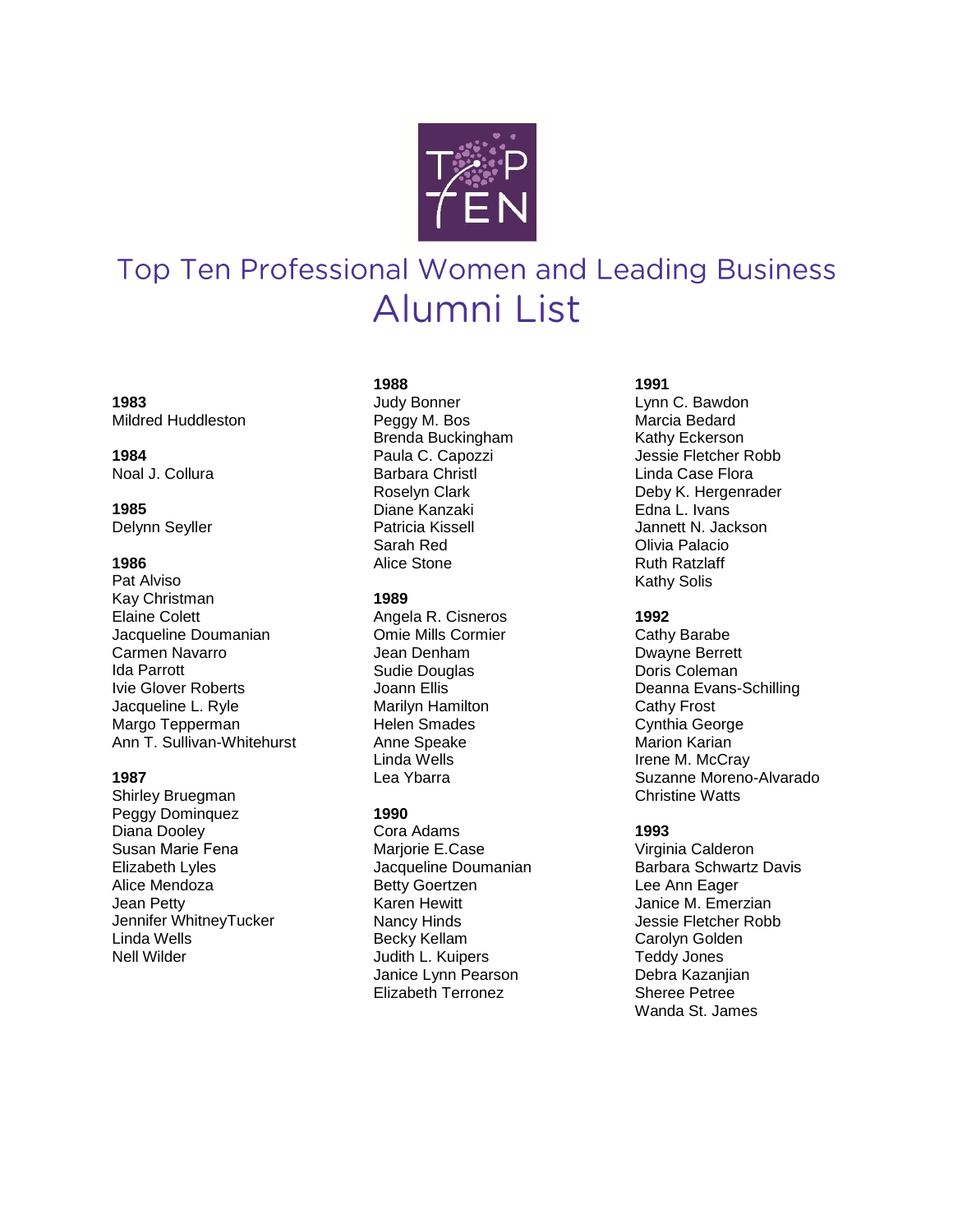## **1994**

Irene M. Borrego Deby K. Hergenrader Ruth Johnston Jensen Sr. Margaret Clare Mathews Christine Nota Sarah Reyes Carla Riba Bonna Rogers-Neufeld Susan Stiltz Meredith Woodward

#### **1995**

Terry Barthuli Janice Chavez Kay Coffin Carolyn Drake Susan Early Coke Hallowell Fran Kilgore Roberta Melton Kathy Millison Hilda Cantu Montoy

#### **1996**

Marcelyn M. Buford Karen Humphrey Blanche Linscheid Nosworthy Irene M. McCray Kathy S. Omachi Wilda Parks Mio D.Quatraro Jacqueline Ryle Kathleen Turnipseed Diane M.Yerkes

## **1997**

Silvia Astorga-Salcido Tabea "Tootie" Barr Leslie Botos Joy A. Grado Danielle Lopez Cheryl Rogers Judith L. Soley Lucianna Ventresca Jane York Lizbeth A. Drury Zemke

# **1998**

Deana Almanza Peggy Avakian Joanne Cullinan Jinny Daily-Western Linda Day Rosa Flores-Carlson Leslie Knobel Ruth Nuefeld Enns Rebecca Wiseman Margie Wright

## **1999**

Robyn L. Black Pilar De La Cruz-Reyes Jan Outlar Edwards Marvell French Edna Garabedian Valerie Rae Hanneman Annette La Rue Margaret Mims Judy Sakaki Gloria Williams

## **2000**

Elaine Bernard Dena Cochran Kathleen Garabed Linda J.Hewett Katherine Hickman Diane Milutinovich Sharon J.Shaffer MarilynShepherd Judy Tucker Katie Zenovich

## **2001**

Josephine Barbin-Snowden Jane Bedrosian Cynthia Brazil Karraker Polly Chandler-Franson Pamela Kallsen Sue McCombs Angela R. Cisneros Sandra M. Snyder Eva Torres Sandra J. Yovino

## **2002**

Debbie Adishian-Astone Armen Bacon Marisa DiMauro Sue Moore Fenske Marge Gobby Phyliss Neufeld Rochelle Minneti Noblett Marcia A. Ross Nora Salazar Sonja "Sunny" Shervem

## **2003**

April Boisseau Peronia Canidate Michelle Griggs Maria Gutierrez Bertha Lopez Olga Martinez Pam Melville Sherry Pearson Audrey Riley Luanne Silkwood

# **2004**

Sylvia Disney Margaret Hadcock Teena N.Hagerman Heidi Horton Linda Penner Ruth F. Quinto Minnie Santillan Patty Scroggins Cynthia A. Sterling Carmen Villegas

# **2005**

Elizabeth Egan Debra Lynn Kotler Carolyn Kovalski Ceselia Lomeli-Perez Mary Lopez Cynthia Merrill Marge Traver Cheryl Waterhouse Grace Yang Silvia Ybarra Business-Heald College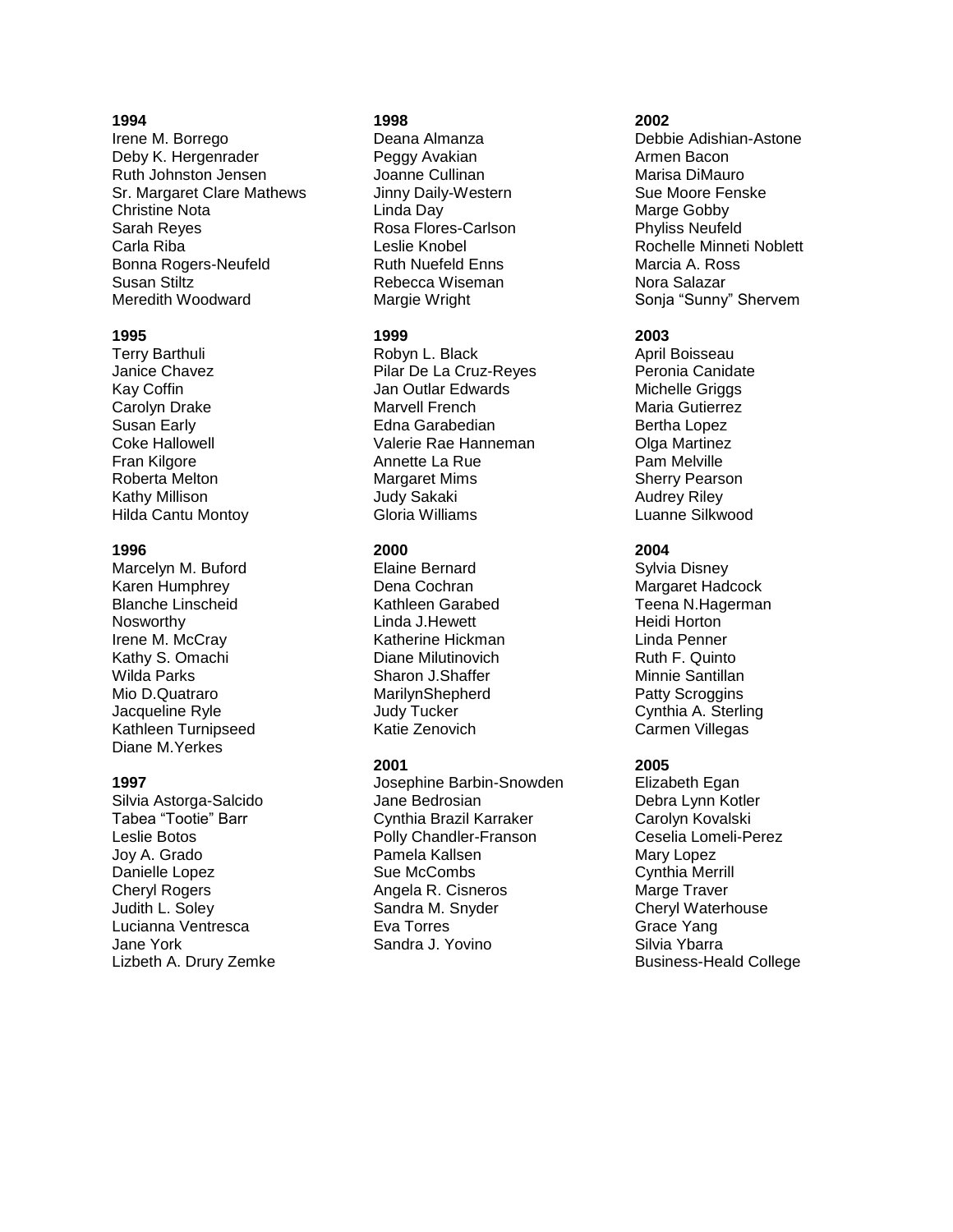# **2006**

Susan Anderson Tamara Beard Virgina "Ginny" Boris Michelle Cantwell Copher Paula Castadio Donna Gavello Joanne Lippert Karen Lynch Lorraine Person Ashley Swearengin Business-Fresno Lexus

#### **2007**

Lynn Ashbeck Lynn Bennink Sandy Darling Jeanne Hatfield Margie Jessen Janet Johnson Quiring-Mizumoto Dot Powell Marilou Ryder Jaqueline Smith Garcia Business-PG&E

#### **2008**

Janet Davis Doreen T. Eley Martha Flaming Cynthia Franklin Gail J. Newel Sandy Raco Connie Reelhorn Yammilette Rodriguez Denise Whitehead Janet Young Business-Seal Rite Paving

#### **2009**

Sharon Brown-Welty Hilary Chittick Paula DeYoung Susan Fisher Susan Good Wilma Hashimoto Karen McCaffrey Kendra Rogers Sharon Spurgeon Brenda Troubaugh Business-Granville Homes

## **2010**

Cathy Caples Sr. Mary Clennon Cathy Ferguson Paulette Fleming Jane B. Fortune Debra Nachajian -Cohen Linda Richardson LaDonna Snow Joan L. Voris Tanya Warwick Business -Darin Camarena Health Centers

#### **2011**

Linda Danna Martha Sarabia Dodge Sally L. Frazier Judy Gentile Gaither Debbie L. Hunsaker Dora Jones Ellen Knapp Alice Powell Chris Sorensen Lynnette Zelezny Businesses – EYE -Q Vision Care and Nalchajian **Orthodontics** 

# **2012**

Amy Arambula Vonda Flanigan Esther Franco Nancy Hollingsworth Rhonda Murphy Julie Olson -Buchanan Francine Oputa Lori Ramirez Matilda Soria Dora Westerlund Business -Diamond Learning **Center** 

## **2013**

Julie Carr Elizabeth Dooley Layla Forstedt Christa Short Mary F. Simon Mary Stanley Colleen Torgerson Kathy Watts Kathryn Weakland Dezi Woods -Jones Business – Avecinia Wellness Center

#### **2014**

Kathy Cromwell Lisa M. Gamoian Liz Harrison Deborah J. Ikeda Karlene Kay Ryan Cynthia Teniente -Matson Barbara L. Thomas Jan Thomas Mary Van Ness Lisa Weigant Business – Fresno County Federal Credit Union

## **2015**

Susan Abundis Pat R. Barr Debra A. Bekerian Lisa Bonadelle Connie Clendenan Jami Hamel De La Cerda Florence T. Dunn Maureen Lewis Sue Mettee Mariam Stepanian Business – Meathead Movers

## **2016**

Nada Barrett Francine Farber Lori Hamada Jeanette Ishii Bernadette Muscat Caren Myers Leah Press Lisa Smittcamp Linda Jean Voth Marsha Vucovich Business – Facility Designs

## **2017**

Mendy Laval Alkotob Angie Barfield DeDe Darnell Dr. Katherine Flores Linda Gleason Debbie Jacobson Catherine Lumsden -Dvorak Karen Musson Diane Phakonekham Kathryn Phillips Business – MJR Creative **Group**